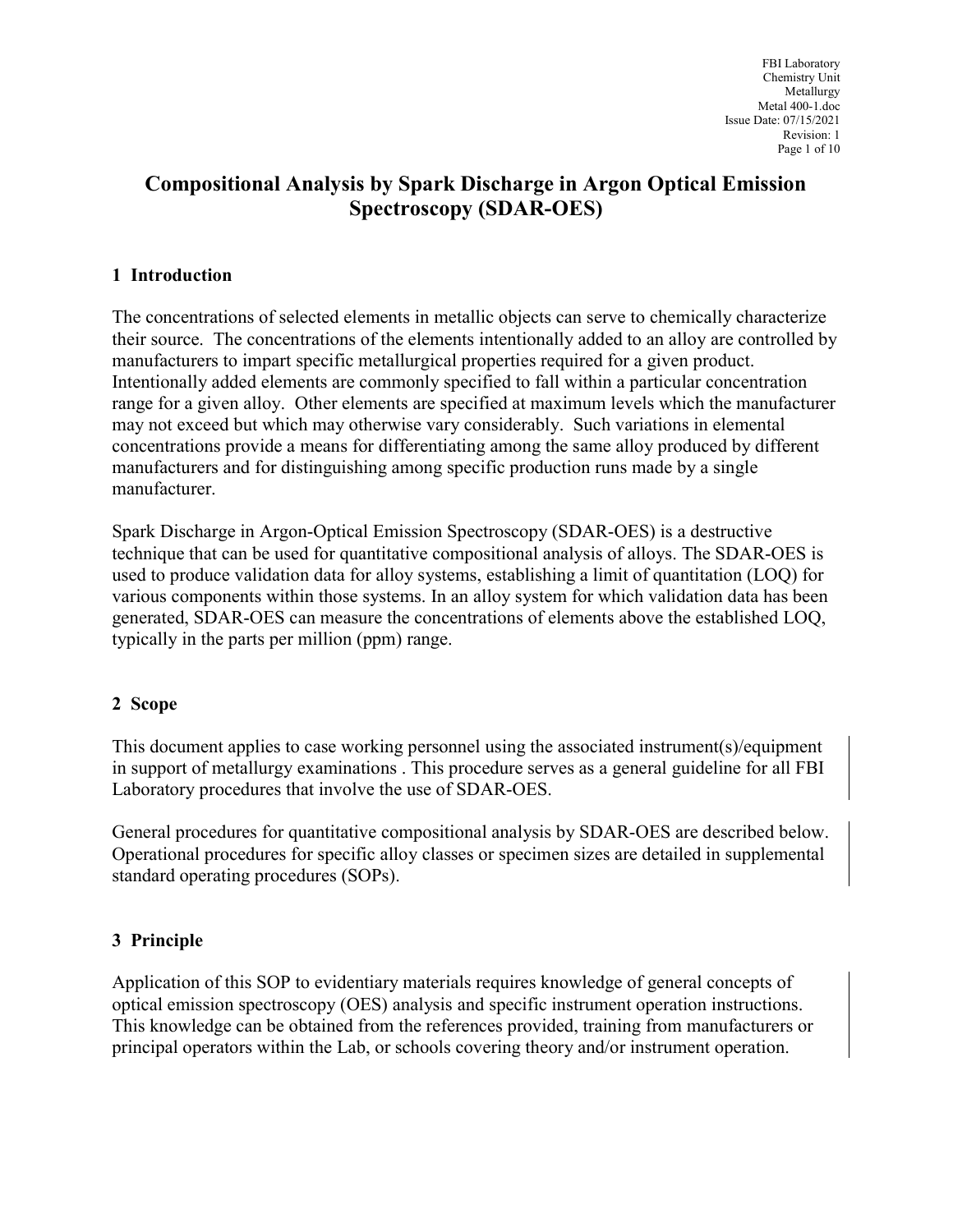FBI Laboratory Chemistry Unit Metallurgy Metal 400-1.doc Issue Date: 07/15/2021 Revision: 1 Page 2 of 10

SDAR-OES has its basis in quantum mechanics. Electricity is used to heat a small surface region of the specimen to a plasma state where elemental photons of characteristic wavelengths (energies) are ejected as visible or ultraviolet (UV) light. Photons are collimated to form a parallel beam which impacts a grating and is diffracted at unique angles depending on the wavelengths present. Each photon strikes one of many detectors depending on its angle of diffraction. The photon initiates an electronic reaction that is converted to a digital signal which is processed to determine the energy of the striking photon. Many such emission and collection events are measured during a single experiment. Quantitative determination of individual elemental concentrations is achieved by comparing measured emission intensities to the manufacturer-determined calibration curves resident on the instrument's computer system.

The analysis is performed by machining a flat surface on the specimen, placing it on the plasma spark stand and completing an electrical circuit arc-spark protocol predetermined by the instrument software for the alloy class being analyzed.

#### 4 Specimens

This procedure can be used for the analysis of metal alloy classes for which the instrument has been validated. Specimens must be large enough to completely cover the analysis area to permit their examination by the method outlined here. The surface to be analyzed must also be flat with any nonmetallic debris removed.

### 5 Equipment/Materials/Reagents

- a. SpectroLab LAV M10 spectrometer, or equivalent
- b. Optic re-profiling standard
- c. Standardization materials provided by the instrument manufacturer
- d. Specimen preparation equipment specific to the alloy class being analyzed
- e. High purity argon
- f. One or more certified reference material(s) (CRMs) matrix-matched to the alloy class being tested
- g. Additional reference materials as needed
- h. Spark stand insert (waveguide), tungsten carbide electrode and wire brush dedicated to the alloy class being tested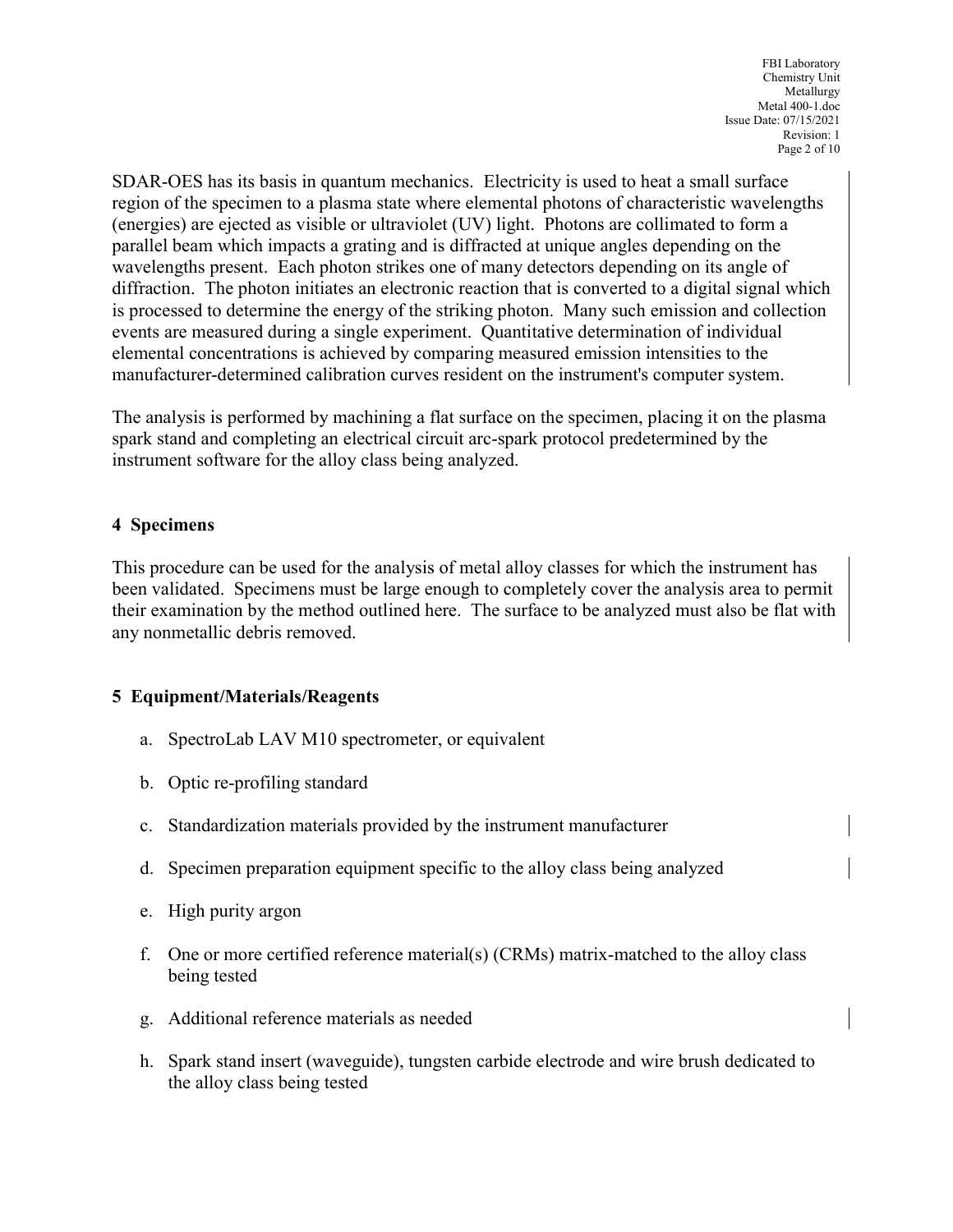- i. Small specimen spark stand plate with insert, 6 mm diameter opening (optional)
- j. Vacuum cleaner with precision nozzle attachment
- k. Lint-free wipes

#### 6 Standards and Controls

Manufacturer-provided standards are used for re-profiling and standardization. The standardization samples to be employed in this procedure are specific to the alloy class being analyzed. Proper standardization is verified using one or more CRMs in the same alloy class. The specific CRMs are chosen by the operator to demonstrate adequate performance of the instrument on the elements of interest in a particular analysis. Additional reference materials may be used to further demonstrate instrument performance on a specific element within a similar matrix.

# 7 Sampling

If an item contains multiple visually indistinguishable objects that are suitable for compositional analysis, a subset may be selected following the procedures for selection, documentation, and reporting detailed in Examinations for Association and Origin.

### 8 Procedure

### 8.1 Prepare Specimens

Specimens measured by SDAR-OES must be flat and debris-free over the entire region of analysis. The method of specimen preparation for any specific alloy class is detailed in supplemental SOPs. Typically, steels are ground on zirconium oxide abrasive paper, cast irons are abraded using a swing grinder with  $A1_2O_3$  abrasive, and softer, non-ferrous materials are turned on a lathe. Other methods of preparation may be suitable, but quantitative analysis must be validated for each preparation method. Optic re-profiling standards follow the steel preparation technique. Standardization materials follow the preparation method for the appropriate alloy class.

### 8.2 Clean Instrument

a. Turn off power ("Source") to the spark stand. (Turn back on when cleaning/instrument check is complete.)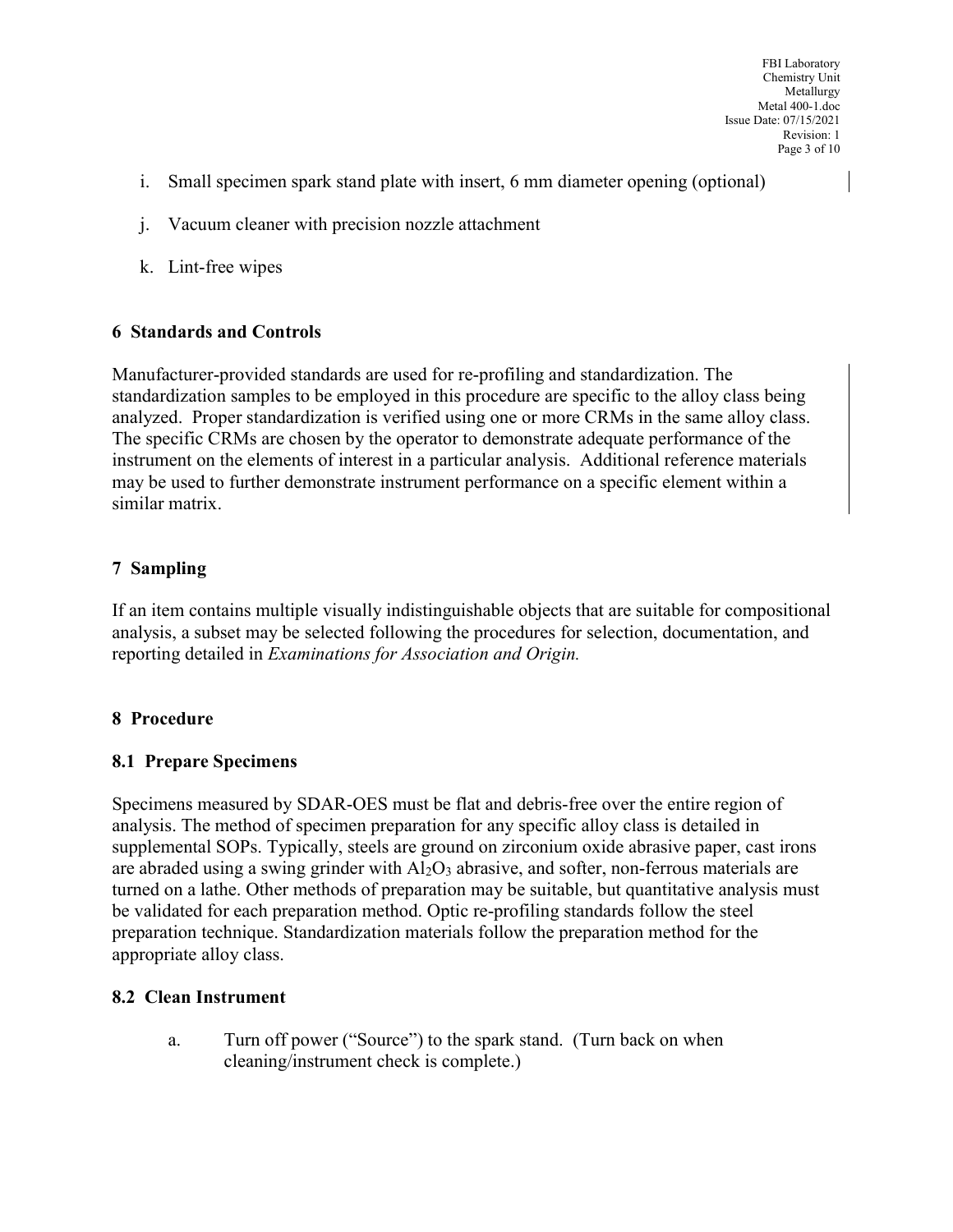- b. Assure that there is sufficient water in the system and that the air filter is not saturated with soot. Fill or exchange as necessary.
- c. Inspect the spark stand components for soot accumulation. Vacuum if necessary.
- d. If the spark stand components are changed in order to run a different alloy class, the spark stand must be thoroughly cleaned.
- e. Prior to running the re-profiling program, run a 'dummy' specimen of the same alloy class (steel) to flush out any residual oxygen and nitrogen in the system. This is especially important if the instrument has just been cleaned. More than one dummy analysis may be run to ensure that the elemental readings are stable.

### 8.3 Re-profile Optic

- a. Verify that the proper spark stand components for the re-profiling standard (electrode and spark stand insert) are installed in the spark source stand.
- b. Follow the manufacturer's instructions to run the re-profile procedure to optimize alignment of the optics. A minimum of five measurements is recommended.
- c. Print the re-profiling results and retain them in the log accompanying the instrument.

#### 8.4 Standardize

- a. Run the standardization procedure within the appropriate method for the alloy class chosen based on the evidence to be analyzed. A minimum of five readings per standard is recommended.
- b. Print the standardization results and retain them in the associated case file. Record the results of the standardization in the instrument log.

#### 8.5 Analyze

- a. Verify standardization with CRM(s) using the appropriate, standardized method for the selected alloy class. Follow surface preparation in the Prepare Specimens section, if needed. A minimum of five readings per standard is recommended.
- b. If the CRM results do not agree with the certified values, the instrument may be re-standardized, or re-profiled then re-standardized, to optimize performance.
- c. Additional matrix-matched reference materials may be analyzed to supplement the CRM demonstration of instrument performance.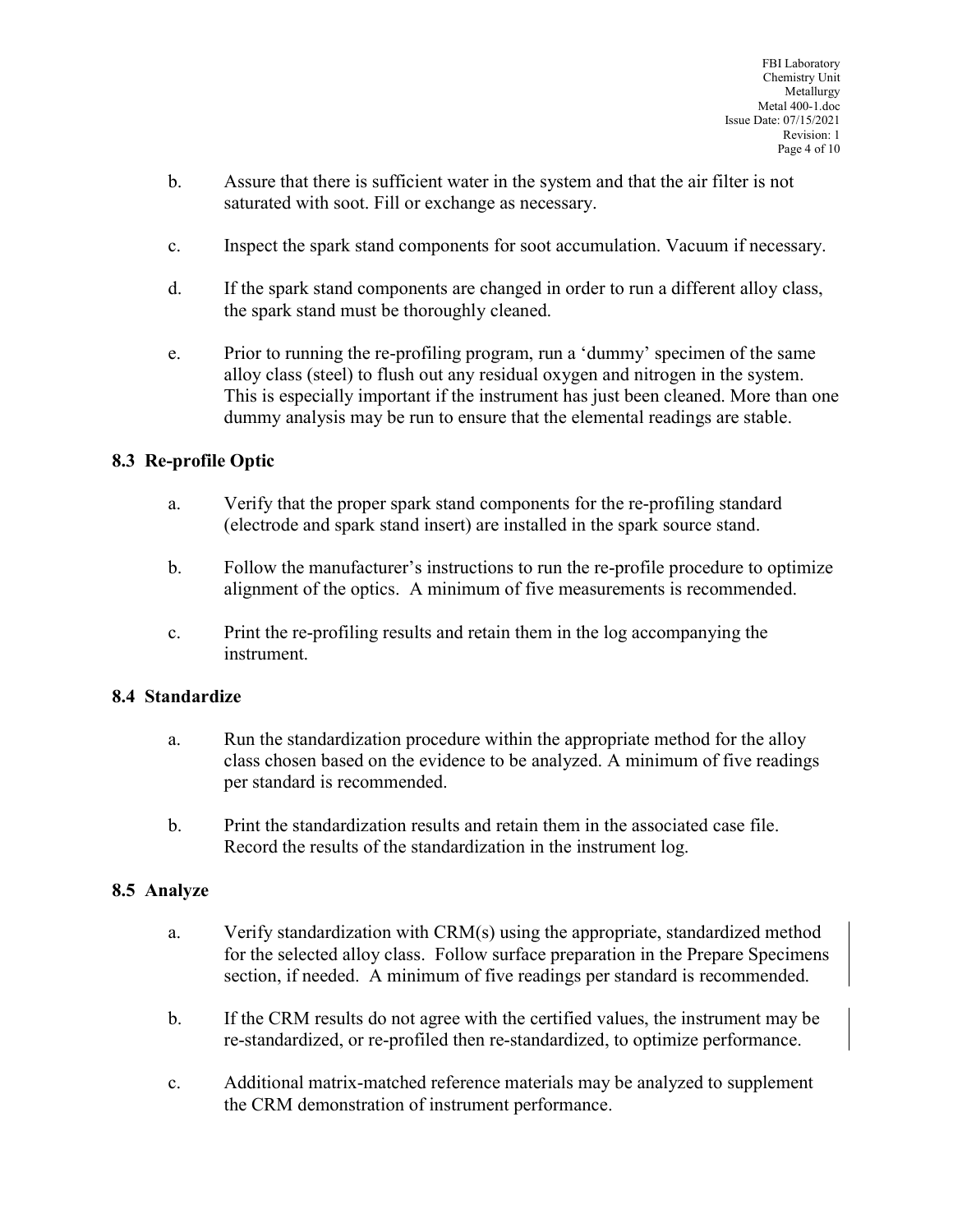- d. Print the CRM results and retain them in the associated case file.
- e. Prepare an appropriately sized area on the evidentiary item(s) (see the Prepare Specimens section).
- f. Follow the instrument's instructions for specimen analysis. Take at least five measurements on each specimen. Save and print the concentration data from individual measurements as well as the average and standard deviation of the collected measurements.
- g. Rerun one or more of the CRMs, taking a minimum of five measurements per CRM, to create pre- and post-test comparison(s) to determine if any instrument drift has occurred.
- h. Print the post-test CRM results and retain them in the associated case file.

#### 9 Instrumental Conditions

The instrumental conditions (i.e., argon flow rate, spark voltage, spark duration, and spark sequence) are set by the instrument manufacturer and are not normally modified by FBI Laboratory personnel. If service of the instrument requires modification of these parameters, the verification sequence will be performed to demonstrate adequate performance on CRMs.

### 10 Decision Criteria

In general, it is expected that the mean concentration values determined by the instrument on a given CRM will be within the range of values indicated on the certificate of analysis. If a measured element fails to give adequate agreement with the certified value, the instrument can either be re-standardized to improve the agreement or, if the value is not critical, it may be regarded as a qualitative value. The following process is used for the comparison of data from objects thought to share a common origin. If only the alloy composition is required, this section can be omitted.

The average weight concentrations (wgt %) of a given element in two specimens are intercompared using a pooled t-test statistic of the type detailed in the Calculations section. The concentrations are deemed to be "analytically indistinguishable" if the concentrations in the two specimens differ by less than the preselected critical t value. This procedure is repeated for each of the elements present in the specimen. Critical t values are chosen so that an  $\alpha = 0.05$  can be achieved for the overall analysis. Only elements above the LOQ are considered in calculating the " $\alpha^*$ " used for individual comparisons:  $\alpha^* = \alpha / r$ , where "r" is the number of elements present above the quantitation limit and  $\alpha$  represents the approximate cumulative probability of calling two specimens analytically distinguishable when they are not.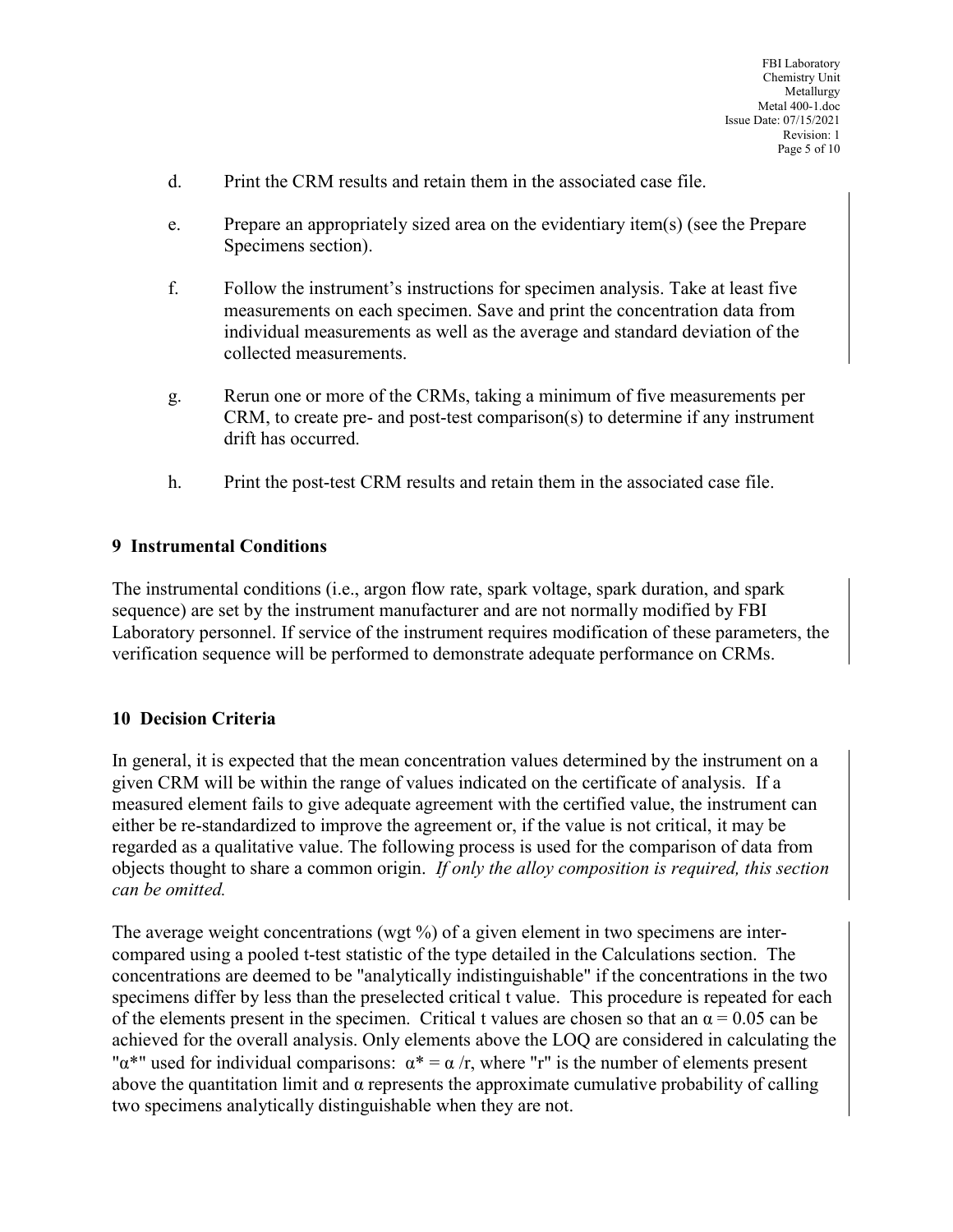For example, suppose 15 elements are above the LOQ, then choosing  $(t_{0.9966} = t_{critical})$  yields an  $\alpha$  = 0.05. This means there is a 5.0% chance of incorrectly rejecting a match between any two specimens when one actually exists. Note that repetitive means testing requires a relatively high critical value of t. In contrast, for a t<sub>0.99</sub>,  $\alpha = 0.14$  leading to a relatively high rate of false rejection (14%).

Segregation, surface depletion and microstructural banding may also need to be considered in evaluating alloy sources. Constituents that do not completely solutionize are especially prone to inhomogeneous distribution. Consequently, these may potentially exhibit unusually high t-test values. Because these effects depend on the prior processing history, generalizations often cannot be applied. The examiner may make a determination that two specimens are associated to a given degree based on inspection of the analytic data and considerations of the possible sources of compositional variation in the material.

### 11 Calculations

### 11.1 Quantitative Analysis

The measured emission intensity of each element of interest is compared to the emission intensity of a selected matrix line and the system calibration curves. This data is used to determine the weight percentage of each of the elements present. Quantitation of the data is performed automatically by the system program and is not directly controlled by the user.

### 11.2 Comparative Analysis

Where quantitative data from two specimens are being compared, a pooled, two-tailed, Student's t-test statistic of the sample means is typically used for the comparison. Two samples are deemed to be "indistinguishable" in the property under consideration if the two samples differ by less than the preselected critical t value (t<sub>critical</sub>). The critical t values are typically chosen so that an overall, (Bonferroni-corrected) value of  $\alpha = 0.05$  can be achieved for the analysis and are determined by the degrees of freedom associated with the measurement. An  $\alpha = 0.05$  means there is a 5.0% chance of incorrectly rejecting a match between two samples when one actually exists.

To perform this test, the means and variances of each sample are determined as follows:

The mean value: a n  $a = \frac{i-1}{n}$  $\mathcal{X}_i$  $\overline{x}$  $\sum\limits_{i=1}^{n_a} \chi_i$  $=$   $\frac{i=1}{i}$  where  $\bar{x}_a$  is the average value of the measurements on sample "a",

 $\sum x_i$  is the sum of the individual measurements and  $n_a$  is the number of measurements made on that sample. The variance of the individual measurement values from sample "a" is given by: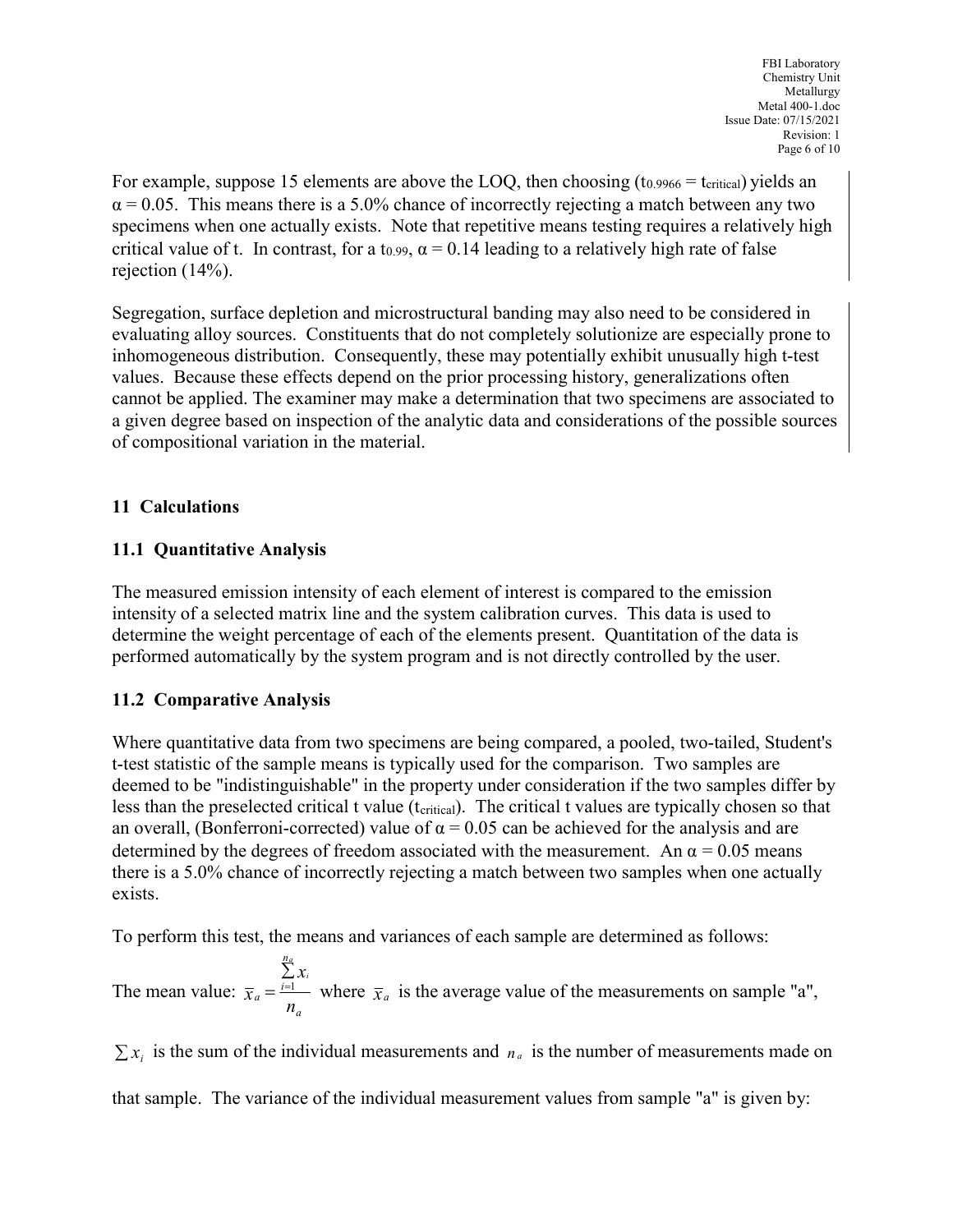FBI Laboratory Chemistry Unit Metallurgy Metal 400-1.doc Issue Date: 07/15/2021 Revision: 1 Page 7 of 10

$$
s_a^2 = \frac{\sum_{i=1}^{n_a} (x_i - \overline{x})^2}{n_a - 1}
$$

The mean and variance of the data from sample "b" are calculated in the analogous manner.

The pooled sample variance is then calculated as:  $s_n^2 = \frac{(n_a - 1)s_a^2 + (n_b - 1)s_b^2}{n_a^2 + n_b^2}$  $(n_a + n_b - 2)$  $\frac{1}{2} - (n_a - 1)s_a^2 + (n_b - 1)s_b^2$  $+n_h$  –  $=\frac{(n_a-1)s_a^2+(n_b-1)s_a^2+(n_b-1)s_b^2}{2s_b^2}$  $a \perp \mathbf{u}_b$  $\frac{p}{p} = \frac{(n_a - 1)b_a + (n_b - 1)b_b}{(n_a + n_b - 2)}$  $s_n^2 = \frac{(n_a - 1)s_a^2 + (n_b - 1)s_b^2}{(n_a - n)s_b^2}$ 

A standard two-tailed statistical test of the two sample means is performed.

| FBI Labo<br>Clearly                                               | FBI Labo<br>Clearly |
|-------------------------------------------------------------------|---------------------|
| $S_a^2 = \frac{\sum_{i=1}^{n_a} (x_i - \overline{x})^2}{n_a - 1}$ | These last: 07/15   |
| $S_a^2 = \frac{\sum_{i=1}^{n_a} (x_i - \overline{x})^2}{n_a - 1}$ |                     |

\nThe mean and variance of the data from sample "b" are calculated in the analogous manner.

\nThe pooled sample variance is then calculated as:  $s_p^2 = \frac{(n_a - 1)s_a^2 + (n_b - 1)s_b^2}{(n_a + n_b - 2)}$ 

\nA standard two-tailed statistical test of the two sample means is performed.

\nIf  $(\overline{x}_a - \overline{x}_b)$  for any point of comparison, the samples are concluded to have a statistically significant difference. If not, the samples are concluded to be indistinguishable.

statistically significant difference. If not, the samples are concluded to be indistinguishable.

Typically five or more measurements per specimen are used for performing comparisons.

#### 12 Measurement Uncertainty

Quantitative data from this procedure are generally used for comparative purposes as detailed in the Calculations section. Expanded measurement uncertainty should not be used for these intercomparisons because it increases the probability two samples will appear to be analytically indistinguishable and therefore increases the likelihood of type II errors (false inclusion). Instead, the variances associated with the samples and with data acquisition are accommodated by the statistical comparison.

When quantitative data are compared to a particular specification or when quantitative elemental compositions are reported and it is necessary to estimate the measurement uncertainty of an instrumental result, it will be calculated in accord with the Chemistry Unit Procedures for Estimating Measurement Uncertainty. Measurement uncertainty associated with a particular element can vary depending on alloy class, concentration of the element of interest, and the concentrations of other elements present in the alloy, so uncertainties will be calculated on a case-by-case basis.

### 13 Limitations

The estimated limits of quantitation (LOQ) have been determined for each alloy class validated and are listed in the specific alloy class SOPs. In general, these values have been found to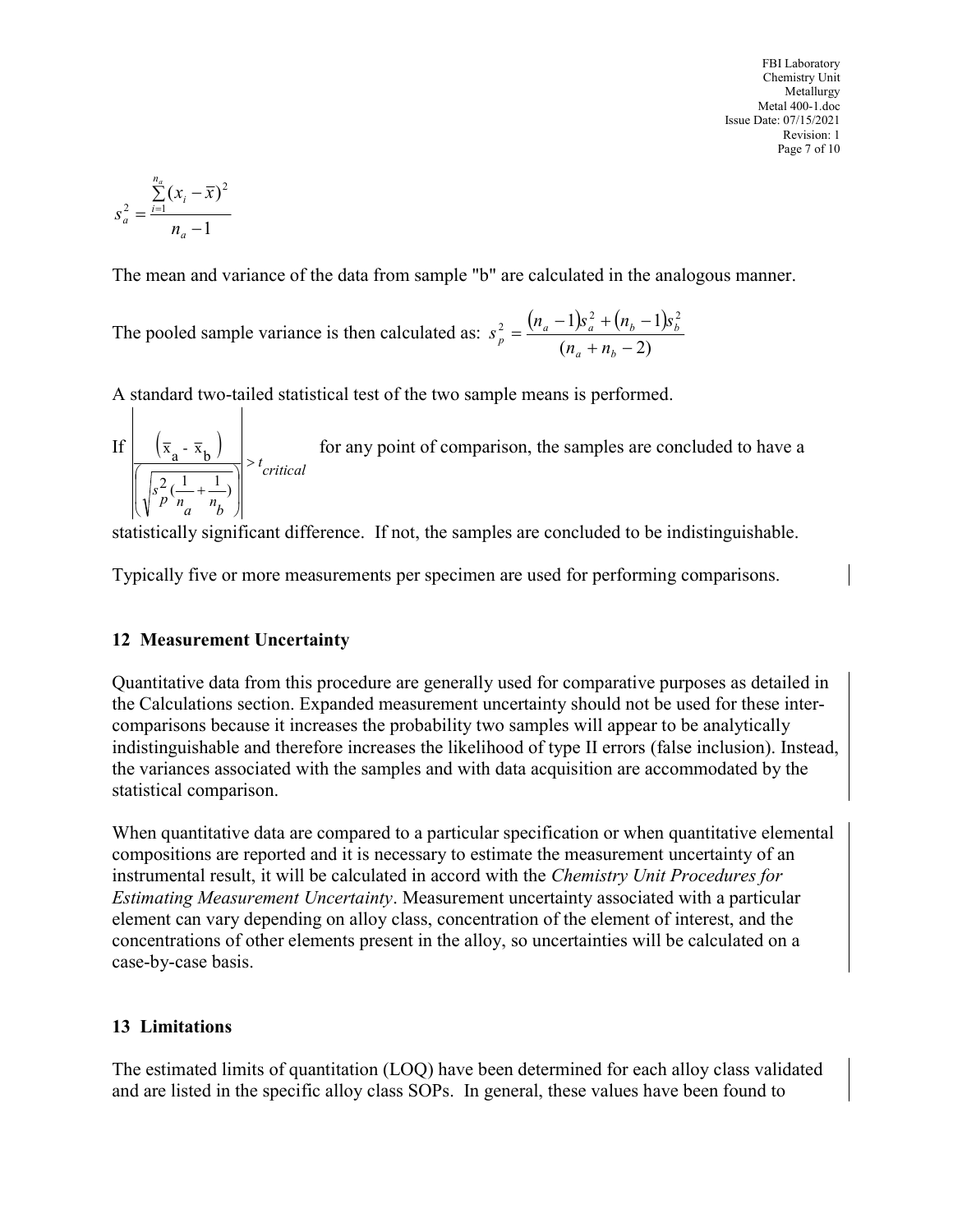correlate well with those observed in practice using CRMs (where these are available). However, some day-to-day variation is expected and values approaching the LOQ are best regarded as qualitative unless a CRM is available to confirm the specific elemental LOQ of interest in a particular instrumental run. Data below the LOQ are to be used only in a qualitative fashion due to the inherent uncertainty associated with them. For example, the absence of manganese in a steel analysis would be an important qualitative result due to the ubiquitous presence of this element in steels.

For elements in the range 0.1-100 wgt %, the relative standard deviation (rsd) will typically be less than 5%. For elements in the range of 0.01-0.1 wgt %, the rsd is typically than less than 15%. Below 0.01 wgt % but above the LOQ, rsd's of up to 30% are to be expected though less than 10% is typical. Insoluble elements will frequently give higher than expected standard deviations due to their inherently inhomogeneous distribution in a given specimen.

If higher rsds than those cited above are experienced, attempts can be made to correct the problem by re-machining the surface of the specimen and retesting.

# 14 Safety

- a. Review pertinent Safety Data Sheets (SDS) prior to machining and testing samples. Analyze the composition of an unknown metal sample by non-destructive means (e.g., xray fluorescence analysis) prior to SDAR-OES analysis. If additional guidance is required, contact the Laboratory Health and Safety Group.
- b. Wear safety glasses when machining samples and cleaning and operating the SDAR-OES instrument to prevent eye injury. Additionally, wear lab coat and gloves when cleaning the instrument and changing the air filter.

### 15 References

Thomsen, V. B. E, Modern Spectrochemical Analysis of Metals - An Introduction for Users of Arc/Spark Instrumentation, ASM International 1996

Slickers, K., Automatic Atomic-Emission-Spectroscopy, 2nd Ed., Bruhlsche Universitatsdruckerei, Germany 1993

Milton, J. S. and Arnold, J. C., Introduction to Probability and Statistics - Principles and Applications for Engineering and Computer Sciences, Fourth Edition, McGraw-Hill Higher Education 2003

Chemistry Unit Quality Assurance and Operations Manual, Federal Bureau of Investigation, Laboratory Division, latest revision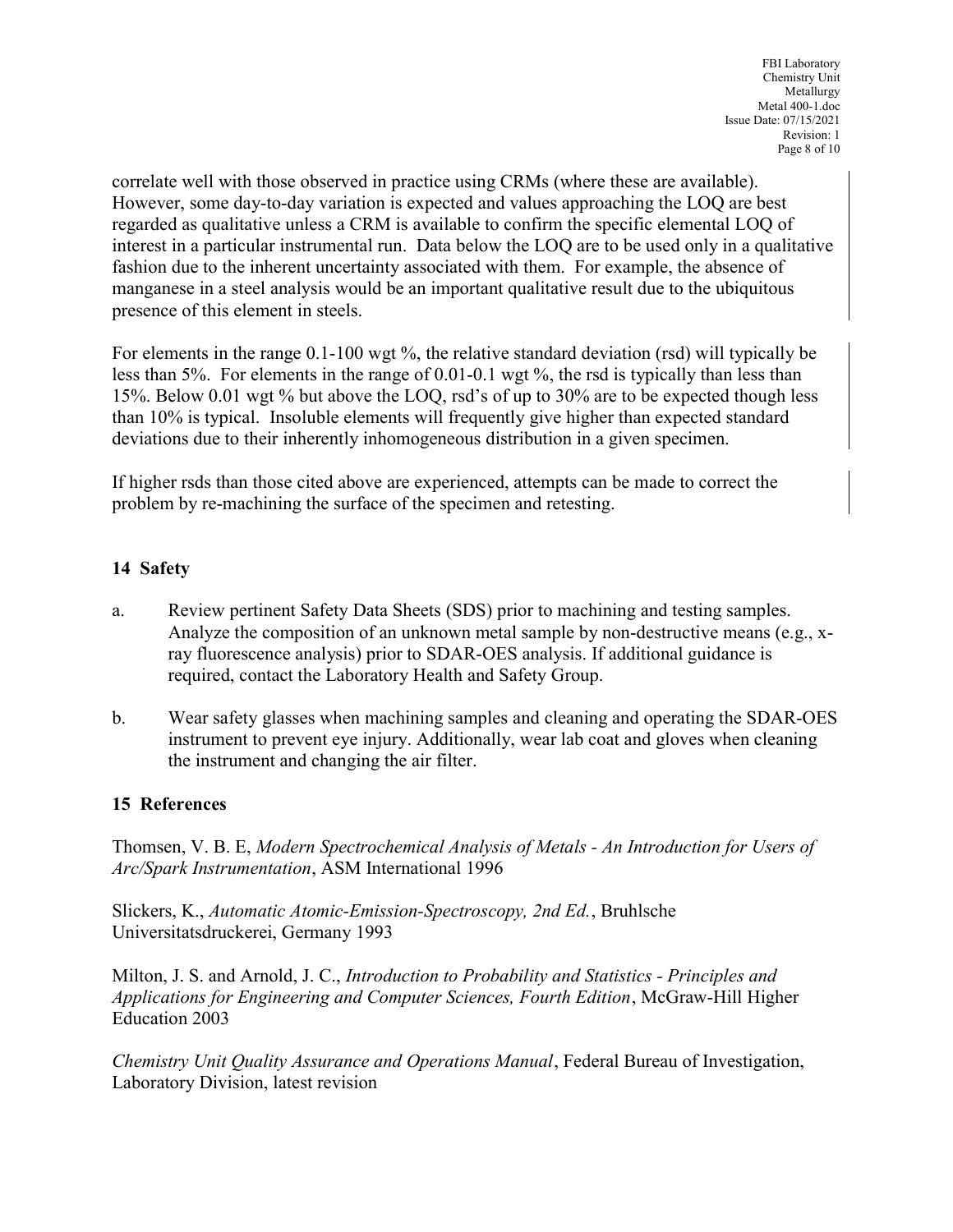FBI Laboratory Operations Manual, Federal Bureau of Investigation, Laboratory Division, latest revision

Examinations for Association or Origin, Metallurgy Manual 100, Chemistry Unit, latest revision |

FBI Laboratory Quality Assurance Manual, Federal Bureau of Investigation, Laboratory Division, latest revision